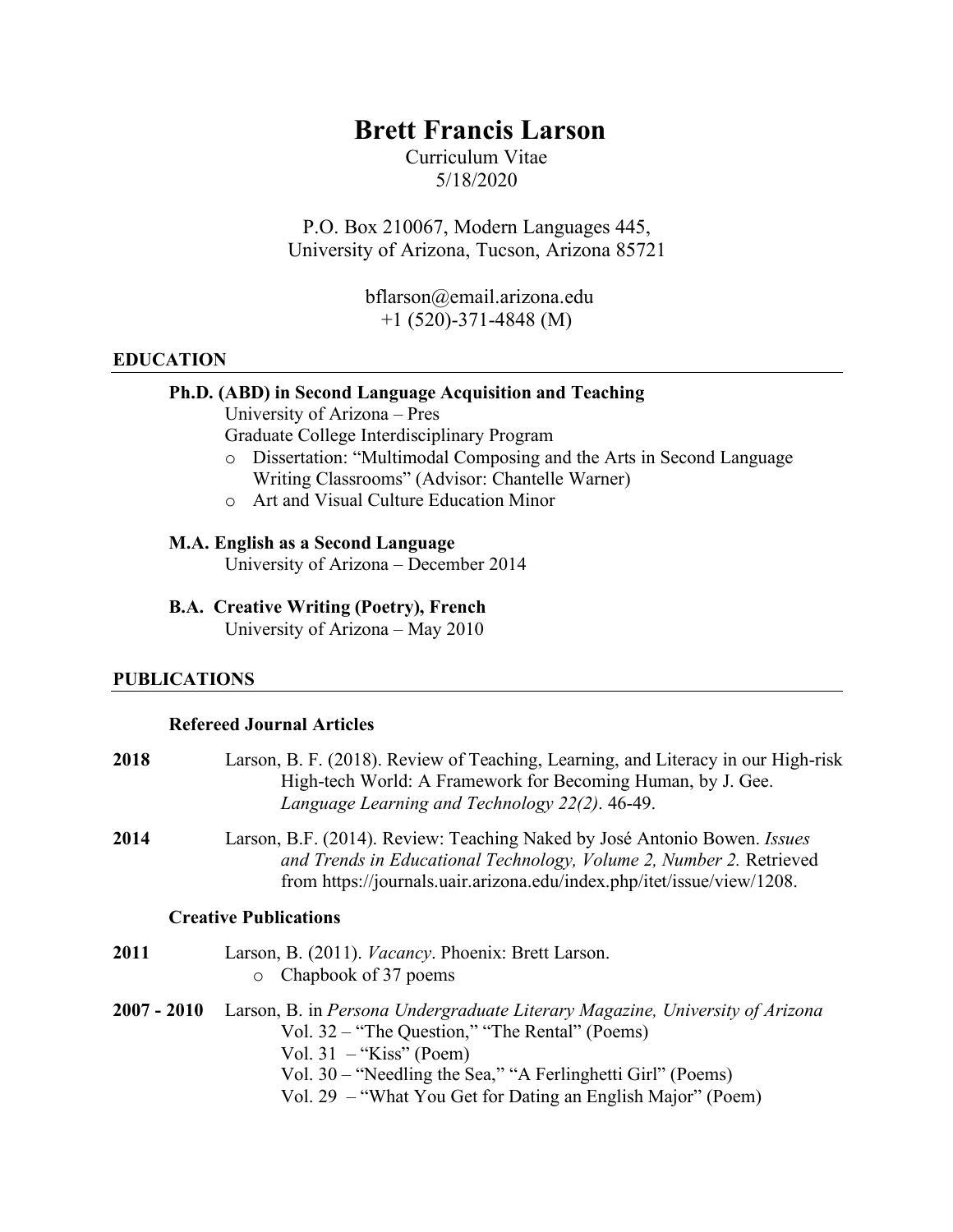| 2010          | Shane, C. J., & Larson, B. (2010). Arctic Hearts. Tucson.<br>Mixed media book interpretation of the poem "December" by Larson, B.<br>$\circ$                           |
|---------------|------------------------------------------------------------------------------------------------------------------------------------------------------------------------|
| 2000          | Stangelberger, G. (Director), Phoenix Boys Choir (Artists), various composers<br>(Composer). (2000). <i>Drops of Golden Sun</i> [Compact Disc]. Phoenix<br>(as artist) |
| <b>AWARDS</b> |                                                                                                                                                                        |
| 2019          | <b>International Travel Award</b><br>University of Arizona Graduate and Professional Student Council                                                                   |
| 2019          | <b>Travel Award for Conference Presentation</b><br>University of Arizona Second Language Acquisition and Teaching Program                                              |
| 2019          | Barry Briggs Award for Innovation in Teaching Involving Music<br>University of Arizona Writing Program                                                                 |
| 2018          | Science & Humanities Communications Fellow<br>University of Arizona Museum of Art                                                                                      |
| 2017          | Graduate College Fellowship and Tuition Scholarship<br>University of Arizona                                                                                           |
| 2009          | Hattie Lockett Award for Senior Showing Promise as a Poet<br>University of Arizona Poetry Center                                                                       |

## **INVITED CAMPUS TALKS**

**2018** "Busking" – talk and musical performance for "Music in World Cultures" course Fred Fox School of Music (Feb. 20)

# **CONFERENCES**

# **International**

| 2019 | Academic Writing & English Language Learners Conference,<br>Halifax, Canada (Oct. 25-26)<br>"Artist Research Workbooks and Multimodal Composing in the Second Language<br>Writing Classroom"          |
|------|-------------------------------------------------------------------------------------------------------------------------------------------------------------------------------------------------------|
| 2019 | Ethnographies of Academic Writing<br>Zaragoza, Spain (May 16-17)<br>"A Genre Analysis of Artist Research Workbooks"                                                                                   |
| 2016 | 9th International Scientific Conference - "Man in the Space of Language"<br>Kaunas, Lithuania (May 12-13)<br>"Concept Albums: Vološinov & Intertextuality in Coheed and Cambria's<br>Amory Wars saga" |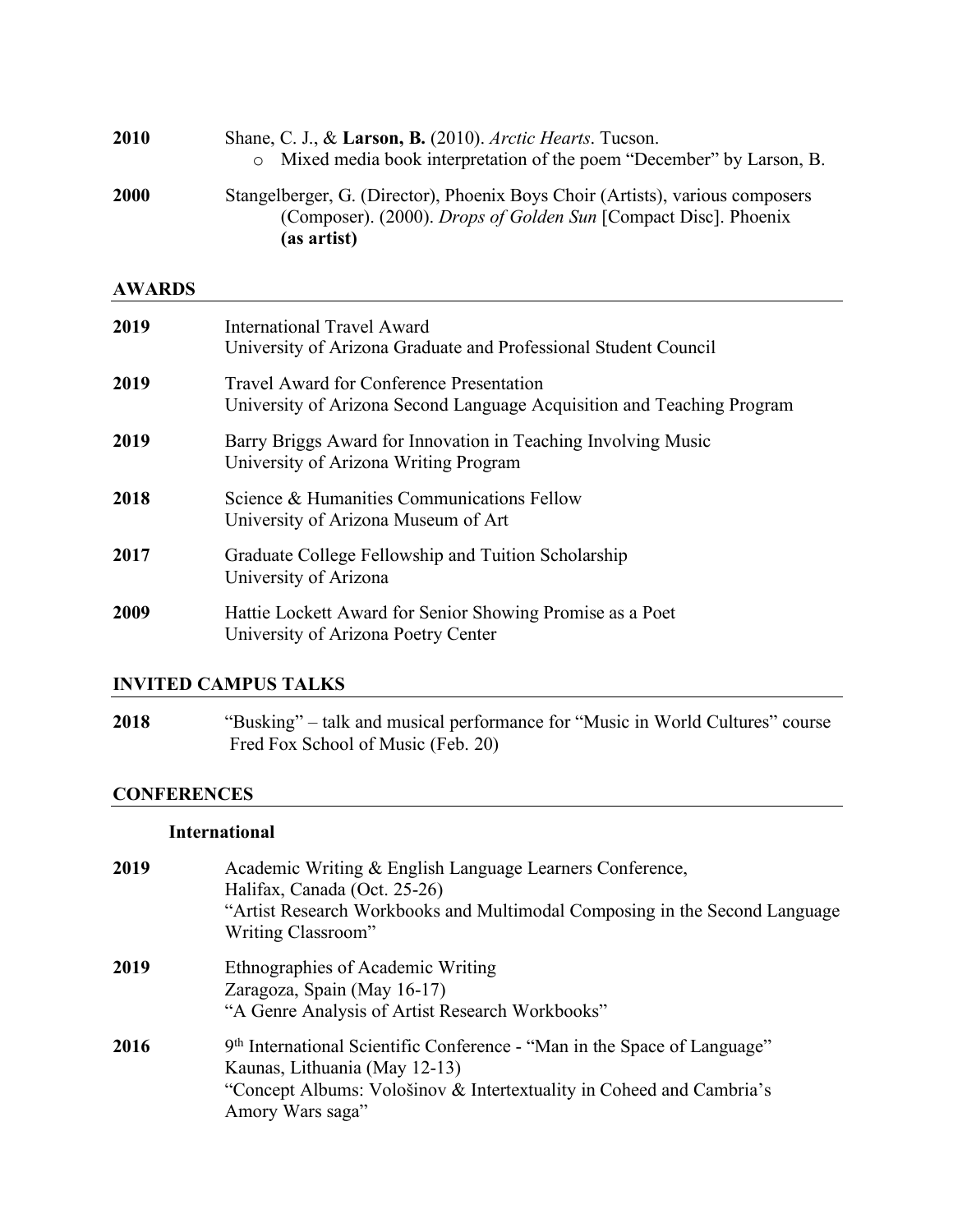| 2015 |                 | Poetics and Linguistics Association Annual Conference<br>Canterbury, United Kingdom (July 15-18)<br>"Concept Albums: Vološinov & Intertextuality in Coheed and Cambria's<br>Amory Wars saga"          |
|------|-----------------|-------------------------------------------------------------------------------------------------------------------------------------------------------------------------------------------------------|
|      | <b>National</b> |                                                                                                                                                                                                       |
| 2018 |                 | Art Education Research Institute Symposium<br>Naperville, IL (Sept. 13-15)<br>"Transdisciplinarity and the Implementation of Artist Research Workbooks in<br>ESL/Second Language Learning Classrooms" |
|      | Local           |                                                                                                                                                                                                       |
| 2019 |                 | Second Language Acquisition and Teaching Roundtable<br>Tucson, AZ (Feb. 8-9)<br>"An Interactive Performance Collage of Masculinity in C#"                                                             |
| 2018 |                 | Second Language Acquisition and Teaching Roundtable<br>Tucson, AZ (Feb. 16-17)<br>"A Genre Analysis of Artist Research Journals"                                                                      |
| 2015 |                 | Second Language Acquisition and Teaching Roundtable<br>Tucson, AZ (March 6-7)<br>"Worship Music as a Bilingual Linguistic Practice"                                                                   |
| 2014 |                 | Arizona Teachers of English to Speakers of Other Languages<br>Tucson, AZ<br>"Worship Music as a Bilingual Linguistic Practice" (Poster)                                                               |
| 2014 |                 | Teaching, Learning & Sociocultural Studies Graduate Colloquy<br>Tucson, AZ<br>"A review of policy in art education: the influence of No Child Left Behind $\&$<br>Globalization" (Poster)             |

# **COLLEGIATE TEACHING EXPERIENCE**

| 2020               | Grader<br>University of Arizona German Studies Program<br>Tucson, Arizona, USA<br>Becoming Multilingual: Learning and Maintaining Two or More<br>$\circ$<br>Languages (Spring 2020)                                                                                                        |
|--------------------|--------------------------------------------------------------------------------------------------------------------------------------------------------------------------------------------------------------------------------------------------------------------------------------------|
| <b>2018 - Pres</b> | <b>Graduate Teaching Assistant, Instructor of Record</b><br>University of Arizona Writing Program, Department of English<br>Tucson, Arizona, USA<br>English Composition for ESL Students (Fall 2019, Spring 2020)<br>$\circ$<br>First Year Composition (Fall 2018, Spring 2019)<br>$\circ$ |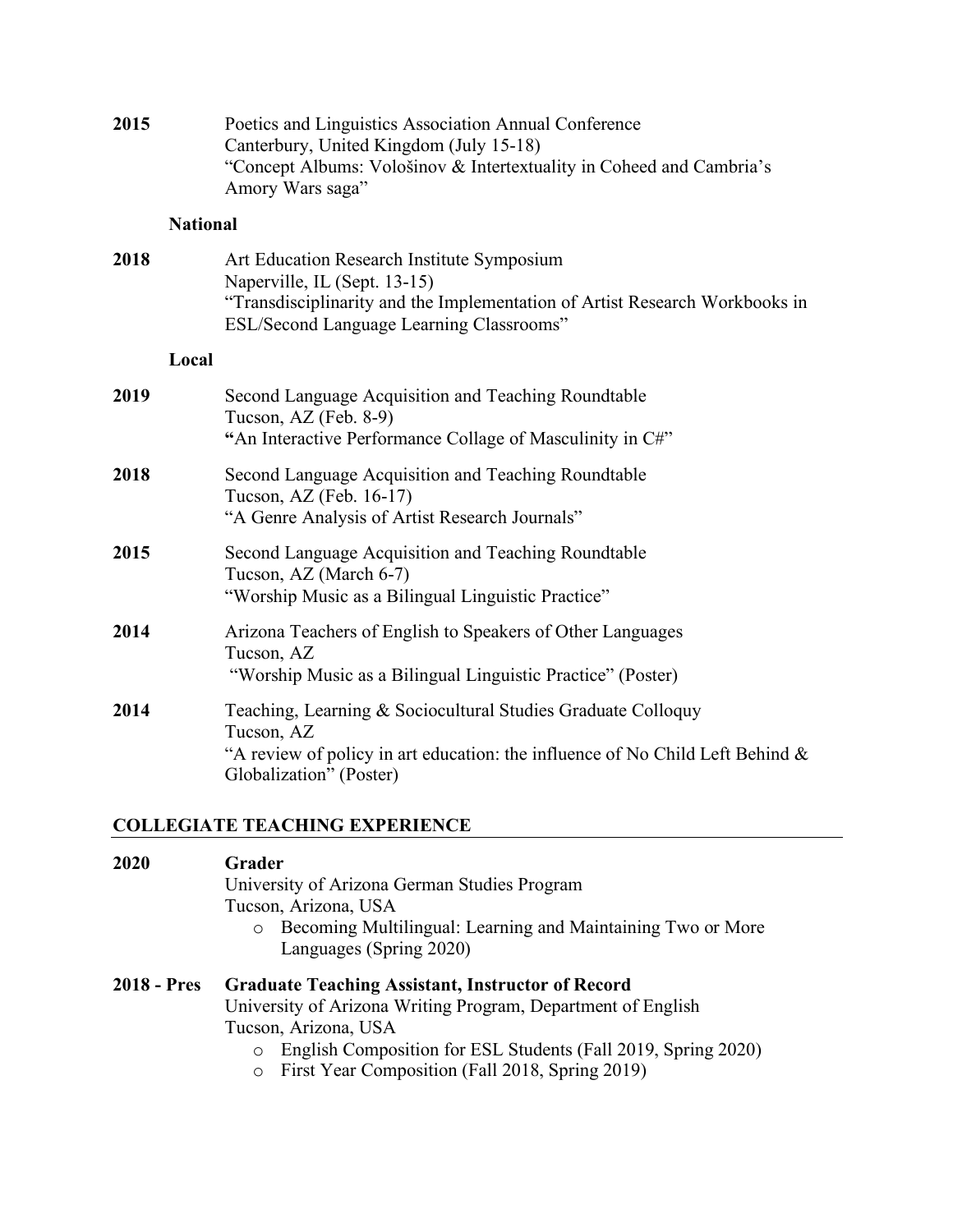## **2017 – 2018 Grader**

University of Arizona Africana Studies Program Tucson, Arizona, USA

o Introduction to African Studies (Fall 2017, Spring 2018)

### **2015 – 2016 Anyanyelvi Lektor / Angoltanár (Native-Speaking Lecturer)** Debreceni Egyetem DExam Vizsgaközpont Debrecen, Hungary

o Exam Prep for B2 and C1 Central European Framework of Reference Exams

# **OTHER TEACHING EXPERIENCE**

| <b>Credit Teacher</b><br>Concordia Language Villages - Lac du Bois Bemidji French camp<br>Bemidji, Minnesota, USA     |
|-----------------------------------------------------------------------------------------------------------------------|
| <b>Teacher</b><br>Coromandel Outdoor Language Center<br>Whitianga, New Zealand                                        |
| <b>French Enrichment Teacher</b><br>Schoolcraft Learning Community<br>Bemidji, Minnesota, USA                         |
| <b>Teaching Intern</b><br>Pima Community College Refugee Education Project<br>Tucson, Arizona, USA                    |
| <b>English Native Teacher</b><br>Jeollanam-do Office of Education<br>Mokpo, Jeollanam-do, South Korea                 |
| <b>Substitute Teacher</b><br>Cartwright K-8 School District<br>Glendale, Arizona, USA                                 |
| <b>Substitute Teacher</b><br>Arizona Conservatory for Arts and Academics K-12 Charter School<br>Phoenix, Arizona, USA |
| <b>English Language Assistant</b><br>Lycée Augustin Fresnel and Collège Marie Curie<br>Bernay, Upper Normandy, France |
| <b>Tutor</b><br><b>Sylvan Learning Center</b><br>Phoenix, Arizona                                                     |
|                                                                                                                       |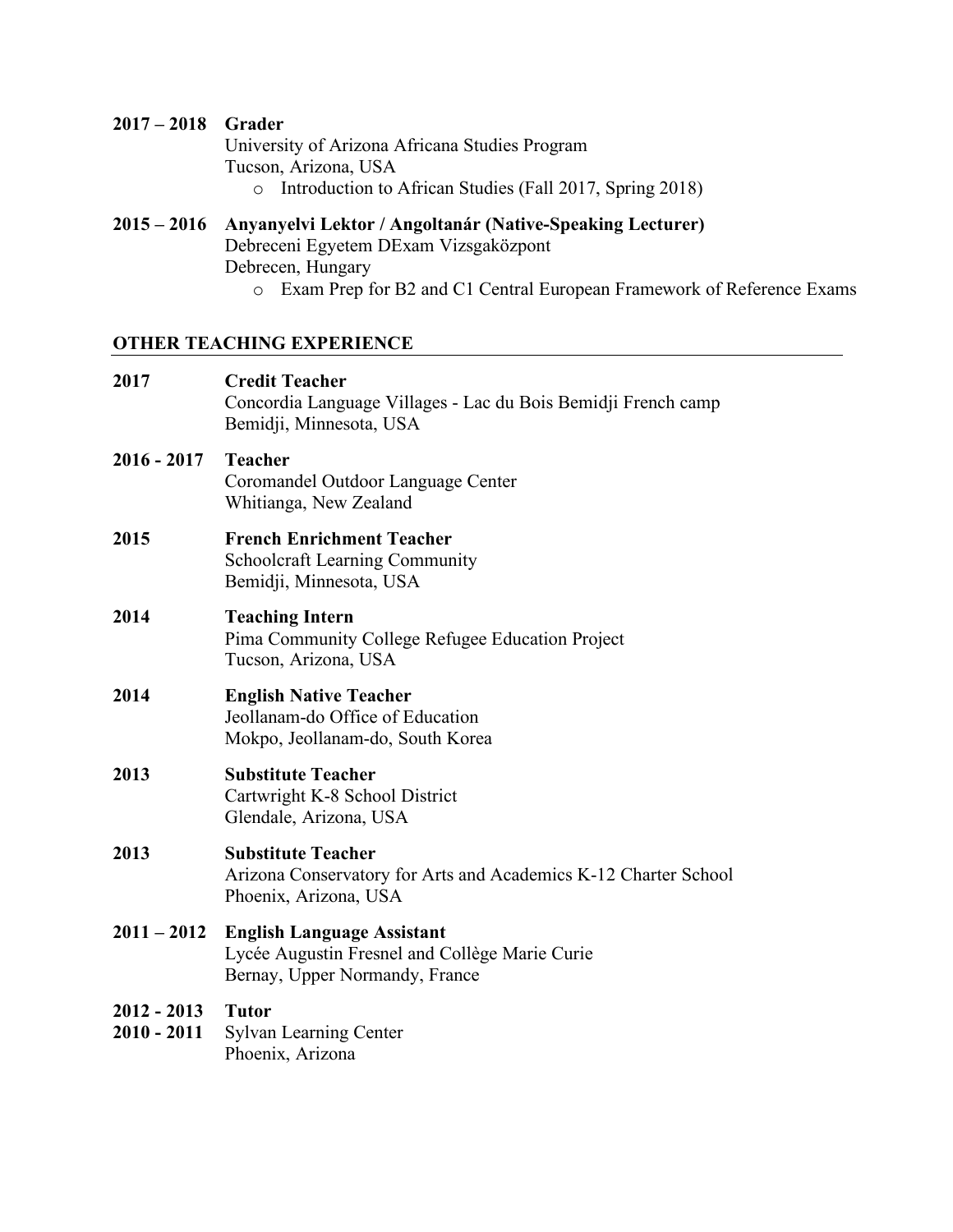### **OTHER WORK EXPERIENCE**

| $2015 - Pres$ | <b>Professional Musician &amp; Busker</b><br>Francis Larson Music LLC & Buskabond                                                                                                                   |
|---------------|-----------------------------------------------------------------------------------------------------------------------------------------------------------------------------------------------------|
| 2019          | <b>Language Program Coordinator</b><br><b>Lovell International Camps</b><br>Gstaad, Switzerland                                                                                                     |
| 2017          | <b>Language Counselor</b><br>American Village<br>Lower Normandy, France                                                                                                                             |
| 2016          | <b>English Language Camp Counselor</b><br>Funside Balaton Camp<br>Balatongyörök, Hungary                                                                                                            |
| 2015          | <b>English Language Camp Counselor</b><br>Longbridge Summer Camp<br>Langenbruck, Basel-Land, Switzerland                                                                                            |
| 2015          | <b>French Cultural &amp; Linguistic Specialist</b><br>Concordia Language Villages Lac du Bois French camp<br>Bemidji, Minnesota, USA                                                                |
| 2014, 2015    | <b>Moniteur (Counselor)</b><br>Concordia Language Villages Lac du Bois French camp<br>Bemidji, Minnesota, USA                                                                                       |
| 2013          | <b>Staffer</b><br><b>Visions Service Adventures</b><br>Capesterre-de-Marie-Galante, Marie-Galante, Guadeloupe                                                                                       |
| 2012          | <b>Animateur Anglophone Native (Native English-Speaking Counselor)</b><br>Lycées Providence-Miséricorde (Rouen), Augustin Fresnel (Bernay), Porte de<br>Normandie (Vernieul) Upper Normandy, France |
|               | PROFESSIONAL DEVELOPMENT                                                                                                                                                                            |

- **2020** University of Arizona Office of Digital Learning Applying the Quality Matters Rubric (Tucson, AZ; June 2-16)
- **2020** Center for Educational Resources in Culture, Language, and Literacy Webinar "Taking Flight with MACAWS: Learning Corpus Data from and into the Classroom" (Tucson, AZ; May  $18^{th}$ )
- **2020** Center for Educational Resources in Culture, Language, and Literacy Webinar "The World is Not Flat, So Why are our Textbooks?" (Tucson, AZ; April 17<sup>th</sup>)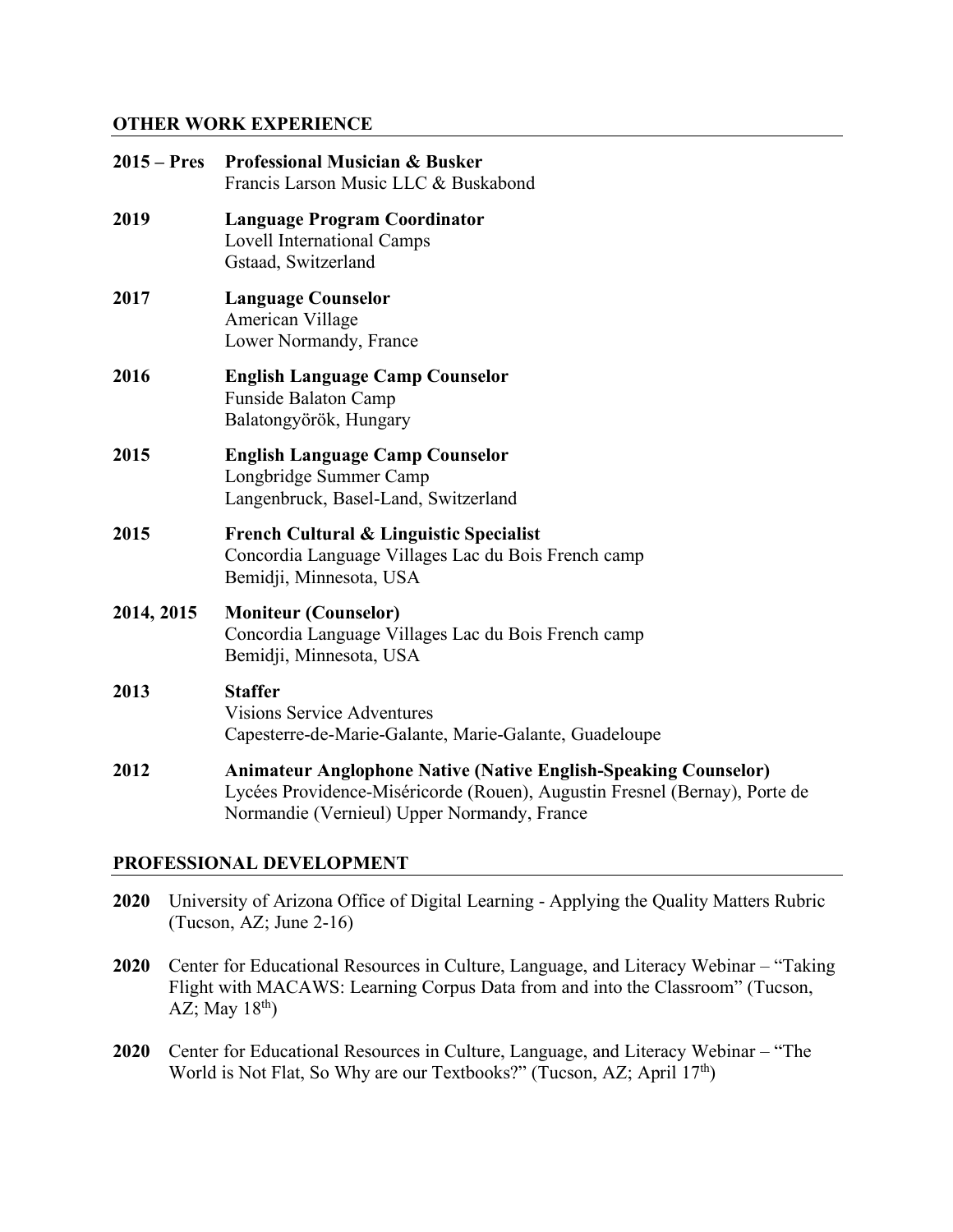- **2020** University of Arizona Office of Instruction and Assessment "Introduction to Teaching Online" Mini-Course (Tucson, AZ; March 2 - 13)
- 2020 Center for Educational Resources in Culture, Language, and Literacy 7<sup>th</sup> International Conference on the Development and Assessment of Intercultural Competence (Tucson, AZ; Jan. 23-26)
- **2019** Symposium on Second Language Writing (Tempe, AZ; Nov. 14-16)
- **2019** Imaginative Futures: Arts-Based Research as Boundary Event (Tempe, AZ; Nov. 8-9)
- **2019** Native Know How: Understanding How to Work & Partner with Native Nations (Tucson, AZ; Nov.  $6)$
- **2019** Leader in Classroom Diversity & Inclusion Certificate
	- o Universal Design: Intentionally Designing Courses for Diverse Learners
	- o Serving Out International Students: Perspectives on Different Classroom Expectations
	- o Safe Zone Network Workshop
	- o Reducing Unconscious Bias and Micro-Aggressions in the Classroom
- **2019** Interdisciplinary Views on Education and Professionalization: Transnational Voices on Future Directions in Higher Education (Tucson, AZ; Jan. 25-26)
- **2018** Center for Educational Resources in Culture, Language, and Literacy L2 Digital Literacies Symposium (Tucson, AZ; Oct. 20)
- **2018** Center for Educational Resources in Culture, Language, and Literacy Literacy in the Wild: Getting Foreign Language Learners out of the Classroom and into the World
	- o Workshop: "Bridging Classroom and Community with Linguistic and Literary Landscapes" (Tucson, AZ; June 4-5)
	- o Workshop: "Foreign Language and Literacies at the Museum (Tucson, AZ; June 6-7)
- 2018 Center for Educational Resources in Culture, Language, and Literacy 6<sup>th</sup> International Conference on the Development and Assessment of Intercultural Competence (Tucson, AZ; Jan. 25-27)
	- o Workshop: "Film (Clips) in the Language Curriculum: Towards a Development of the "Multilingual Subject"
- **2017** Tucson Museum of Art Immigrant and Refugee Education in the Museum Workshop
- **2014** Symposium on Second Language Writing (Tempe, AZ; Nov 13-15)
- **2014** AZCALL (Tempe, AZ; Feb. 15)
- **2014** TESOL International (Portland, OR; Mar 26-29)